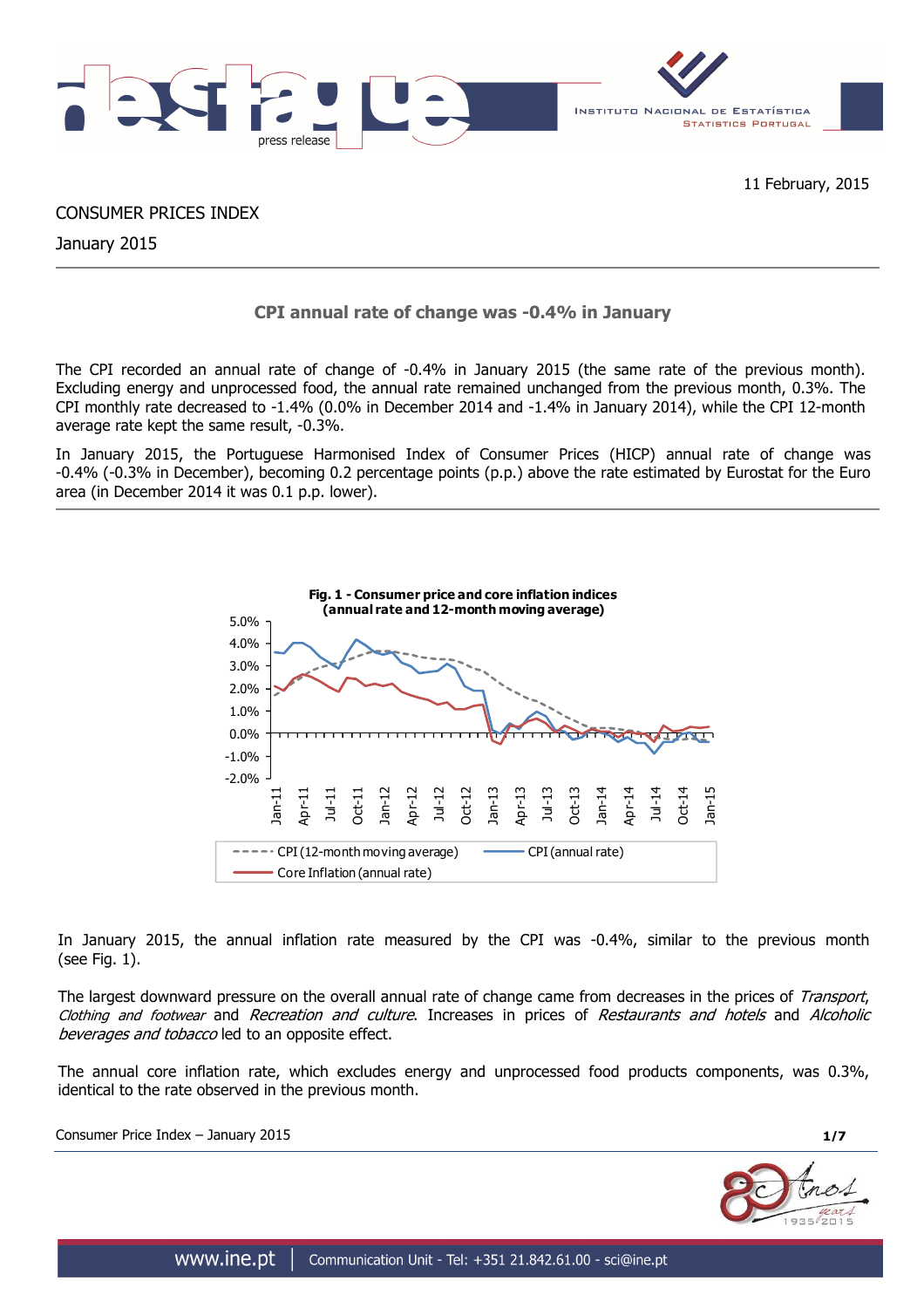

The energy component presented again a very negative annual rate of change in January 2015, moving from -6.6% in December 2014 to -8.0%. The unprocessed food aggregate recorded an annual increase of 0.1% in January (-0.4% in December 2014).

In January, the CPI monthly rate was -1.4% (0.0% in December 2014 and -1.4% in January 2014). The main downward contribution to this result came from changes in the prices of *Clothing and footwear*. On the opposite side, increases were observed in the prices of Housing, water, electricity, gas and other fuels.

In January 2015, the HICP annual rate was -0.4% (-0.3% in the previous month). The HICP monthly rate was -1.5% (-1.4% in January 2014).

In December, the annual rate of change of the Euro area was 0.1 p.p. higher than the annual rate of change of the Portuguese HICP. That difference is estimated to change its sign in January, with the Portuguese HICP becoming 0.2 p.p. higher than the annual rate of change of the Euro area.

The HICP 12-month average rate remained at -0.2% in January.



## **Housing Rents**

In January 2015 the monthly rate of change of the average value of rents by net area for the whole country was 1.1%.

The main increase was recorded in the Lisboa region (1.6%). The main decrease was observed in the Açores region, where the value of rents by net area decreased -0.3%.

The annual change rate of the housing rents for the whole country was 2.6% in January (4.6% in December). The main increase was observed in the Lisboa region (4.2%), while the Açores region recorded a decrease of -2.4%.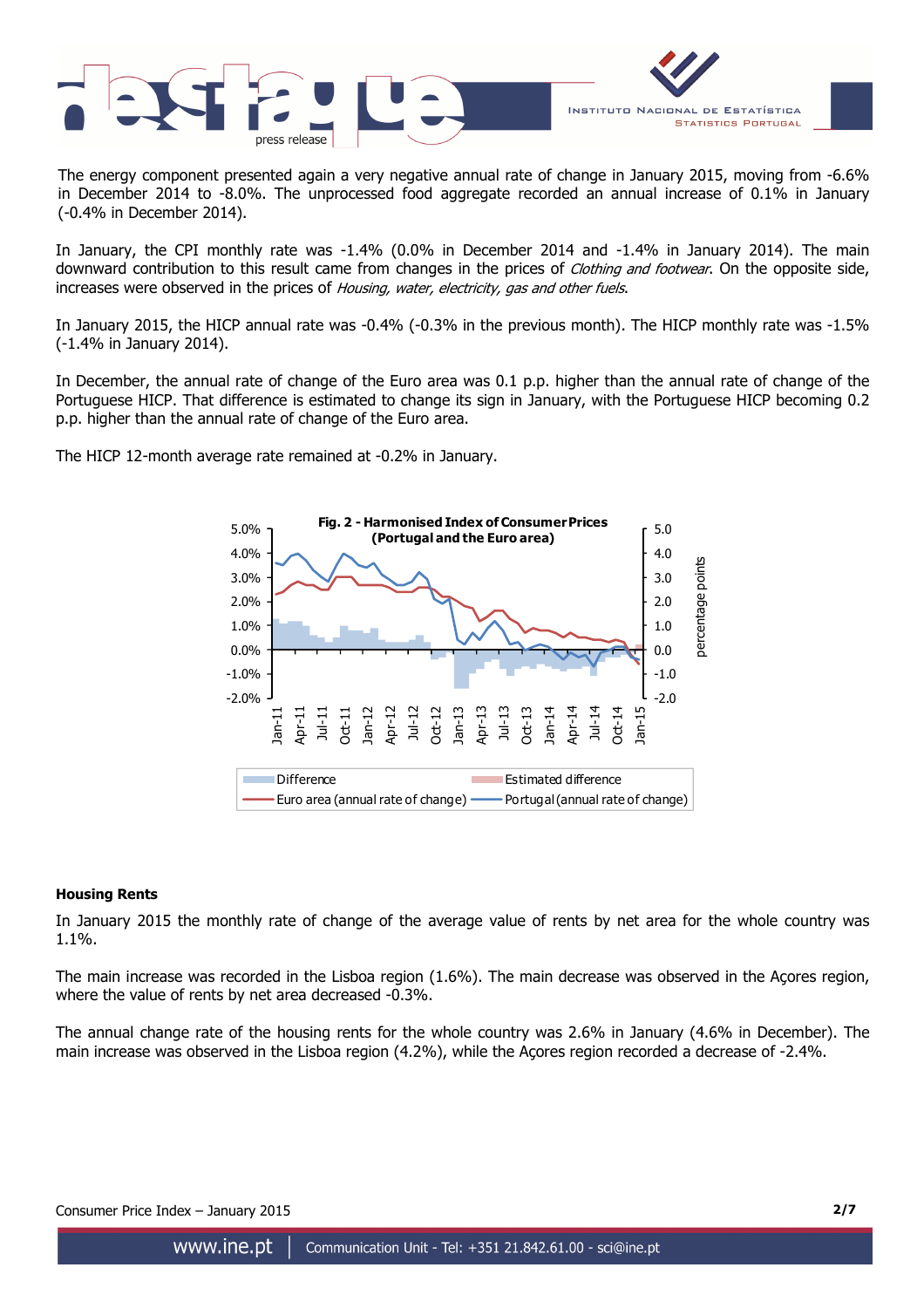



## **Consumer Price Index 2015 – changes due to the annual chaining of the index**

With the publication of the Consumer Price Index (CPI) in January of each year, the expenditure structure and the goods and services included in the basket are updated benefiting from the chaining process.

The weighting structure for the 2015 CPI is based on the households' final monetary consumption expenditure of Portuguese National Accounts at three-digit level of the Classification of Individual Consumption by Purpose (COICOP). These results are valued to December prices of the previous year. Due to the new benchmark of the Portuguese National Accounts there were some relevant changes in the CPI weighting structure compared with the previous year.

This complies with the regulations of the European Commission and Eurostat recommendations for the compilation of the Harmonized Index of Consumer Prices, aiming to ensure the highest quality of the information and the comparability among Member States.

Using information from National Accounts as the primary source ensures the appropriate update of the weights at the aggregated level on an annual basis, reflecting not only price changes but also changes in quantities of goods and services purchased by households. Information from National Accounts, which reflects the integration of several sources, including the Household Budget Survey (HBS), ensures a high degree of consistency with other fundamental variables for economic analysis. National Accounts are compiled using supply and use tables, matching available resources of each product (domestic production and imports) and the respective uses (exports and domestic spending) at a relatively detailed level.

Even though, as the number of products included in the CPI is more detailed than that provided by National Accounts, for more disaggregated levels of expenditure information from the HBS and the Census supplemented by other administrative sources is used, as well as from other surveys conducted by Statistics Portugal. This information is also used for updating the goods and services included in the CPI.

With the access to more detailed and updated information, notably coming from administrative sources, changes in the weighting structure and / or samples were also introduced for cigarettes, natural gas, pharmaceutical products, new cars, motorcycles, highway tolls, airline tickets, telecommunications services, newspapers and periodicals, packages holidays, football and betting and gambling.

The following table presents the CPI weights for 2014 and 2015.

|    | $COICOP1$ divisions                                                   | 2014 weights | 2015 weights |
|----|-----------------------------------------------------------------------|--------------|--------------|
| 01 | Food and non-alcoholic beverages                                      | 211.8        | 215.7        |
| 02 | Alcoholic beverages and tobacco                                       | 37.9         | 41.4         |
| 03 | Clothing and footwear                                                 | 69.4         | 70.9         |
| 04 | Housing, water, electricity, gas and other fuels                      | 91.3         | 96.5         |
| 05 | Furnishings, household equipment and routine maintenance of the house | 64.0         | 65.0         |
| 06 | Health                                                                | 72.0         | 61.0         |
| 07 | Transport                                                             | 126.5        | 134.3        |
| 08 | Communication                                                         | 36.3         | 36.9         |
| 09 | Recreation and culture                                                | 79.4         | 76.9         |
| 10 | Education                                                             | 15.7         | 17.8         |
| 11 | Restaurants and hotels                                                | 90.8         | 82.7         |
| 12 | Miscellaneous goods and services                                      | 105.0        | 100.9        |
| 00 | <b>All items</b>                                                      | 1000         | 1000         |

 $1$  COICOP – Classification Of Individual Consumption by Purpose

Consumer Price Index – January 2015 **3/7**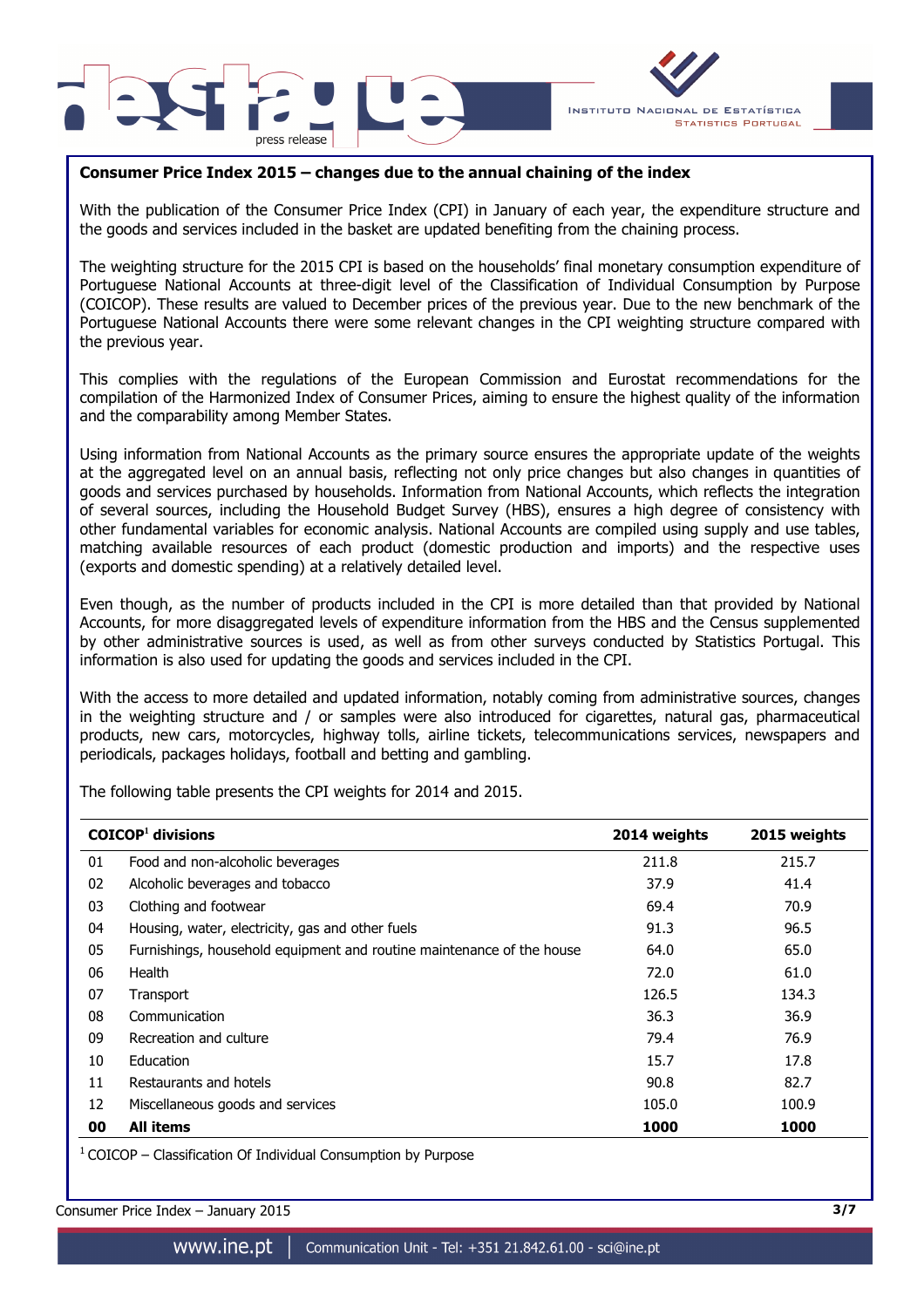



## **Consumer Price Index**

I

The Consumer Price Index (CPI) measures the change over time of the prices of a certain basket of goods and services bought by a "typical" consumer. The CPI has been designed to capture price changes and not to measure price levels.

The CPI is updated every year with the most recent information on prices and quantities. The 2015 CPI weighting structure and the sample of goods and services included in the basket are a result of the combination of three fundamental sources of information: results of the Portuguese National Accounts complemented with the Household Budget Survey and the Census for more detailed levels of expenditure. Administrative data is also used.

The CPI is compiled through the aggregation of seven regional price indexes and the goods and services included in the index are grouped according to the COICOP classification.

## **Table 1: CPI - COICOP<sup>1</sup> Divisions**

| 01 | Food and non-alcoholic beverages                                      | 07 | Transports                       |
|----|-----------------------------------------------------------------------|----|----------------------------------|
| 02 | Alcoholic beverages and tobacco                                       | 08 | Communications                   |
| 03 | Clothing and footwear                                                 | 09 | Recreation and culture           |
| 04 | Housing, water, electricity, gas and other fuels                      | 10 | Education                        |
| 05 | Furnishings, household equipment and routine maintenance of the house | 11 | Restaurants and hotels           |
| 06 | Health                                                                | 12 | Miscellaneous goods and services |
|    | $\cdots$<br>--- - - - - -<br>$\sim$<br>$\sim$                         |    |                                  |

<sup>1</sup> COICOP: Classification Of Individual Consumption by Purpose

### **Monthly rate**

The monthly rate is the change in the index of a certain month compared with the index of the previous month expressed as a percentage. Although up-to-date, this measure can be affected by seasonal and other effects.

#### **Annual rate**

The annual rate is the change in the index of a certain month compared with the index of the same month in the previous year expressed as a percentage. In the presence of a stable seasonal pattern, seasonal effects do not influence this measure.

#### **12-month average rate**

The 12-month average rate is the change in the average index of one year compared with the average index of the previous year expressed as a percentage. This moving average is less sensitive to transient changes in prices.

#### **Core inflation index (all items CPI excluding unprocessed food and energy products)**

The core inflation index is compiled by excluding the prices of unprocessed food and energy products from the all items CPI. The primary objective of this index is to capture the underlying inflation pressures in the economy.

#### **Harmonised Index of Consumer Prices**

The Harmonised Index of Consumer Prices (HICP) is compiled in each member state of the European Union for the purposes of inflation comparisons across EU countries, as required by the Treaty on European Union'. This index plays an important role as a guideline for the achievement of the European System of Central Banks primary objective: price stability. In 1998, the European Central Bank adopted the HICP as "the most appropriate price measure" for its definition of price stability in the Euro area<sup>2</sup>.

The current HICP (2005 = 100) is produced in each Member State following a harmonized methodology developed by experts in the field of price statistics, under the Eurostat's "Price Statistics Working Group". From the methodological point of view, there are no major differences between the HICP and CPI. However, the different scope of coverage leads to differences in the weighting structure, mainly in Restaurants and hotels. This is mostly an effect of the inclusion of non-residents expenditure ("tourists") in the HICP and the corresponding exclusion from the CPI.

Additional information on the methodology of the HICP can be found on the Eurostat website at http://epp.eurostat.ec.europa.eu/portal/page/portal/hicp/introduction.

\_\_\_\_\_\_\_\_\_\_\_\_\_\_\_\_\_\_\_\_\_ 1 - Article 109j and protocol on the convergence criteria referred to in that article.

Consumer Price Index – January 2015 **4/7**

www.ine.pt

<sup>2 - &</sup>quot;A stability oriented monetary policy strategy for the ESCB". ECB press notice released on 13 October 1998.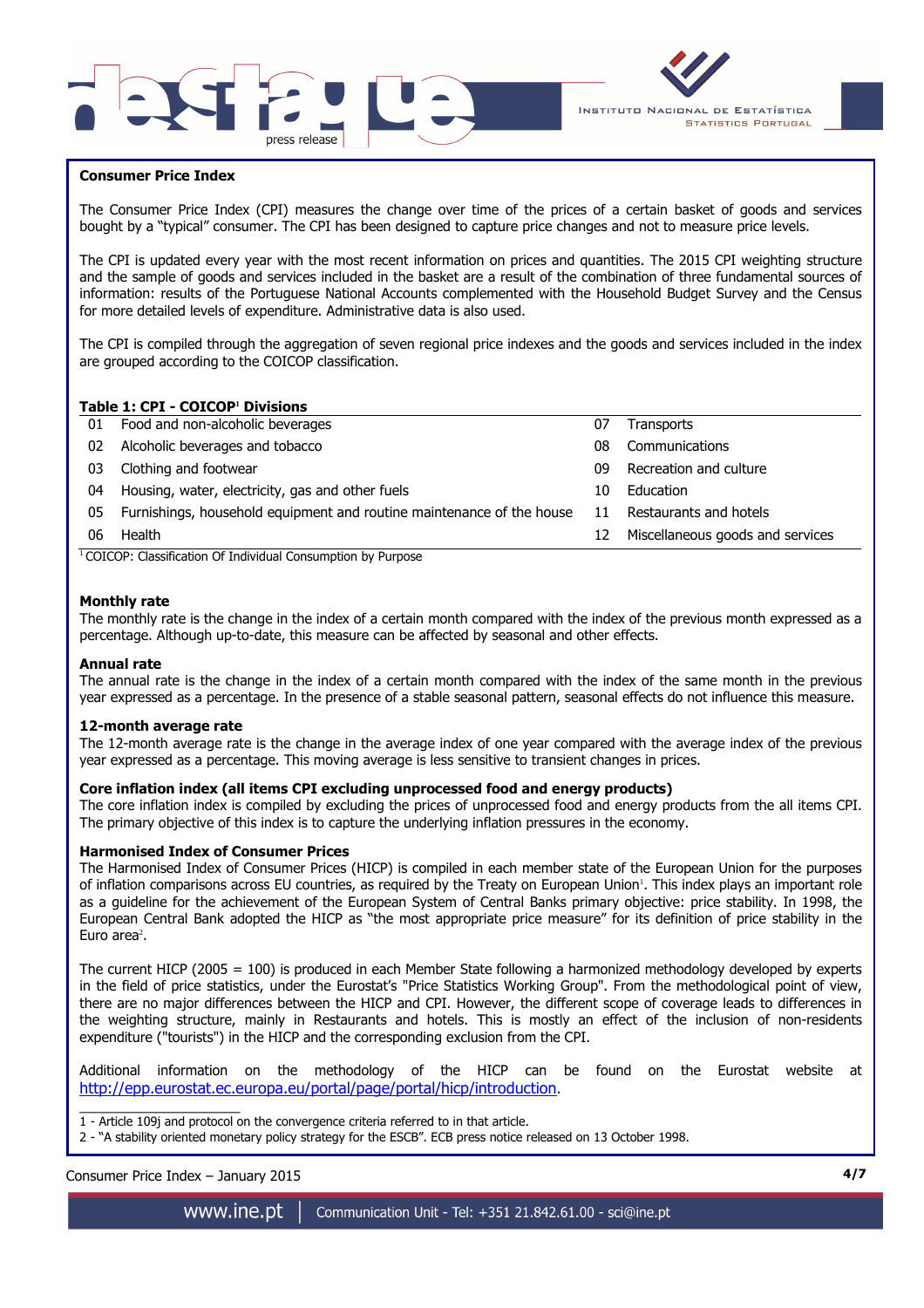



## **Table 2: CPI and HICP 2015 weighting structure**

|    | $COICOP1$ divisions                                                   | <b>CPI</b> | <b>HICP</b> |
|----|-----------------------------------------------------------------------|------------|-------------|
| 01 | Food and non-alcoholic beverages                                      | 215.7      | 208.2       |
| 02 | Alcoholic beverages and tobacco                                       | 41.4       | 40.6        |
| 03 | Clothing and footwear                                                 | 70.9       | 71.9        |
| 04 | Housing, water, electricity, gas and other fuels                      | 96.5       | 91.7        |
| 05 | Furnishings, household equipment and routine maintenance of the house | 65.0       | 63.5        |
| 06 | Health                                                                | 61.0       | 58.8        |
| 07 | Transport                                                             | 134.3      | 132.9       |
| 08 | Communication                                                         | 36.9       | 35.1        |
| 09 | Recreation and culture                                                | 76.9       | 64.9        |
| 10 | Education                                                             | 17.8       | 16.9        |
| 11 | Restaurants and hotels                                                | 82.7       | 119.2       |
| 12 | Miscellaneous goods and services                                      | 100.9      | 96.3        |
| 00 | All items                                                             | 1000       | 1000        |

<sup>1</sup> COICOP: Classification Of Individual Consumption by Purpose.

## **Presentation of data and rounding rules**

Since the release of the January 2013 CPI indices are published with base 100 in the year 2012.

Due to rounding procedures, those indices may not reproduce exactly the published rates of change. However, it should be noted that the published rates prevail.

In this press release the descriptive analysis is based on rounded values to one decimal.

#### **Next press release**

The February 2015 CPI/HICP will be released on March 11<sup>th</sup> 2015.

Consumer Price Index – January 2015 **5/7**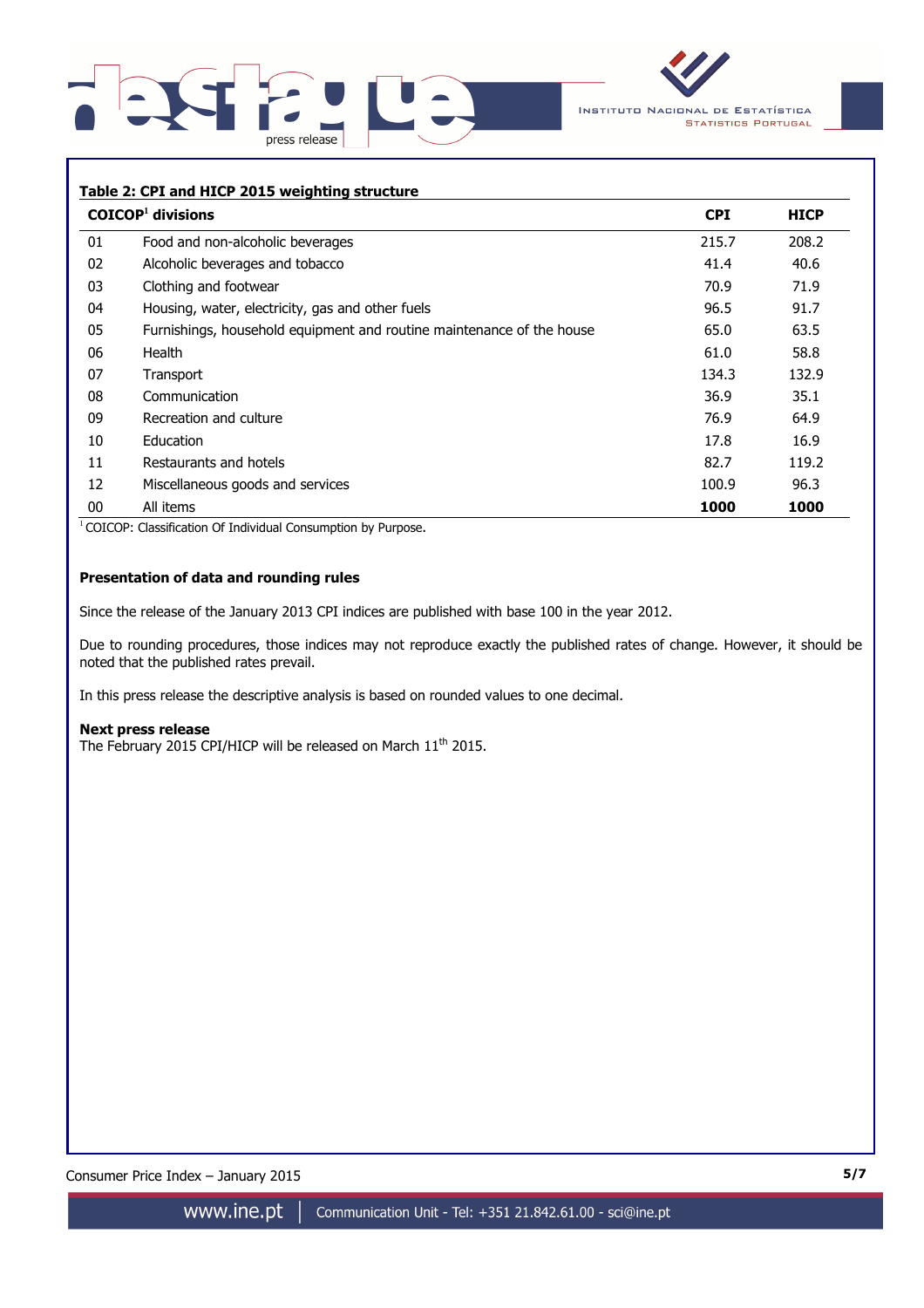

**Annex:**

# CPI rate of change (index division and all items CPI)

| 06<br>01<br>02<br>03<br>04<br>07<br>08<br>10<br>05<br>09<br>11<br>12<br>Annual average rate<br>$-5.24$<br>$-0.47$<br>2012<br>3.20<br>4.74<br>8.72<br>0.35<br>3.27<br>0.46<br>0.91<br>1.50<br>4.47<br>1.11<br>2013<br>1.94<br>$-3.31$<br>2.15<br>1.49<br>$-2.32$<br>1.18<br>$-0.61$<br>4.05<br>$-0.51$<br>0.45<br>0.41<br>1.65<br>2014<br>$-2.11$<br>2.22<br>$-1.20$<br>$-1.34$<br>3.09<br>$-0.38$<br>0.66<br>1.10<br>$-1.49$<br>0.43<br>0.97<br>$-0.46$<br>Annual rate<br>2013 January<br>2.29<br>5.00<br>$-5.19$<br>3.60<br>$-0.41$<br>$-3.01$<br>$-1.42$<br>$-1.45$<br>2.08<br>1.44<br>2.15<br>$-0.36$<br>2.00<br>5.12<br>$-4.94$<br>3.48<br>$-0.25$<br>$-1.68$<br>1.60<br>$-0.34$<br>February<br>$-1.60$<br>$-0.41$<br>0.92<br>1.41<br>2.15<br>$-0.24$<br>$-0.83$<br>March<br>4.46<br>$-4.53$<br>3.11<br>$-1.96$<br>$-0.58$<br>1.60<br>1.44<br>1.81<br>$-0.02$<br>April<br>2.02<br>3.74<br>2.67<br>$-0.21$<br>0.14<br>$-4.38$<br>0.15<br>1.95<br>0.07<br>$-3.63$<br>1.44<br>1.45<br>$-0.41$<br>2.04<br>2.31<br>0.00<br>3.10<br>4.06<br>$-3.55$<br>2.42<br>$-3.42$<br>0.50<br>0.88<br>1.49<br>May<br>2.84<br>2.20<br>$-0.13$<br>2.57<br>$-1.52$<br>0.53<br>2.18<br>$-0.10$<br>3.98<br>$-3.40$<br>0.83<br>1.49<br>June<br>2.45<br>1.99<br>$-0.33$<br>2.97<br>0.05<br>1.88<br>July<br>2.61<br>$-1.23$<br>0.80<br>0.08<br>1.49<br>$-1.26$<br>2.94<br>3.30<br>$-2.86$<br>$-0.73$<br>3.47<br>$-1.77$<br>0.78<br>2.04<br>August<br>1.84<br>$-0.63$<br>1.47<br>$-1.48$<br>September<br>1.44<br>$-0.54$<br>3.53<br>0.85<br>$-0.07$<br>1.56<br>1.90<br>3.51<br>$-2.12$<br>$-3.68$<br>1.45<br>$-1.02$<br>$-0.76$<br>3.19<br>October<br>0.48<br>4.15<br>$-2.80$<br>1.09<br>$-4.05$<br>1.14<br>$-0.49$<br>0.39<br>1.11<br>$-0.98$<br>$-0.96$<br>$-0.99$<br>November<br>0.53<br>4.48<br>$-3.08$<br>1.13<br>3.00<br>$-3.47$<br>1.57<br>$-0.68$<br>0.33<br>0.70<br>$-2.65$<br>$-0.54$<br>1.55<br>0.31<br>December<br>0.61<br>4.27<br>0.94<br>$-1.10$<br>3.00<br>$-1.03$<br>0.55<br>$-0.81$<br>0.20<br>4.26<br>0.29<br>0.61<br>$-0.44$<br>2014 January<br>$-2.63$<br>2.15<br>$-1.18$<br>1.37<br>$-1.38$<br>3.39<br>$-1.40$<br>2.27<br>1.01<br>0.36<br>0.63<br>February<br>$-0.05$<br>3.71<br>$-2.26$<br>$-1.00$<br>$-1.89$<br>2.45<br>$-0.95$<br>$-0.39$<br>March<br>$-0.42$<br>2.22<br>2.10<br>$-0.92$<br>0.78<br>1.98<br>$-1.02$<br>$-3.08$<br>$-1.48$<br>0.40<br>0.17<br>$-0.43$<br>April<br>2.10<br>$-0.91$<br>0.16<br>0.26<br>$-1.33$<br>0.13<br>$-0.70$<br>$-0.93$<br>2.36<br>$-1.82$<br>1.61<br>0.46<br>2.14<br>$-1.65$<br>2.15<br>$-0.83$<br>0.29<br>1.58<br>$-1.18$<br>0.41<br>0.65<br>$-0.72$<br>May<br>$-2.33$<br>$-0.52$<br>$-2.53$<br>2.88<br>$-1.45$<br>2.32<br>$-1.00$<br>0.74<br>0.15<br>0.36<br>$-1.80$<br>0.40<br>0.62<br>$-0.63$<br>June<br>$-3.05$<br>$-7.45$<br>2.15<br>$-0.77$<br>0.81<br>0.36<br>0.84<br>0.22<br>July<br>3.11<br>0.09<br>0.37<br>$-1.94$<br>$-3.17$<br>3.38<br>$-0.67$<br>2.18<br>$-0.34$<br>0.71<br>0.58<br>0.39<br>$-0.99$<br>0.37<br>1.28<br>$-0.24$<br>August<br>$-2.19$<br>3.70<br>$-0.98$<br>2.34<br>$-0.60$<br>0.81<br>0.37<br>1.94<br>$-0.63$<br>September<br>$-1.09$<br>$-0.14$<br>$-2.41$<br>October<br>$-0.63$<br>3.17<br>$-2.20$<br>2.62<br>0.72<br>0.39<br>$-1.46$<br>0.57<br>1.63<br>$-0.70$<br>$-1.39$<br>0.68<br>0.46<br>November<br>$-0.53$<br>3.13<br>$-1.63$<br>2.40<br>1.15<br>$-1.84$<br>0.27<br>$-1.72$<br>0.57<br>1.44<br>$-0.42$<br>December<br>$-0.38$<br>$-1.84$<br>1.92<br>1.12<br>0.32<br>$-4.38$<br>$-1.24$<br>0.60<br>1.64<br>$-0.48$<br>3.09<br>0.28<br>0.34<br>2015 January<br>$-0.13$<br>3.09<br>$-1.48$<br>1.05<br>0.99<br>$-4.21$<br>1.19<br>$-1.32$<br>0.60<br>1.34<br>$-0.55$<br><b>Symbols:</b><br>f estimated<br>Po provisional<br>x not available<br>(1) The names of the divisions are given in the explanatory notes.<br>Note:<br>Source:<br>INE - Portugal |  |  |  |  |  |  | Index divisions $(1)$ |  |  |  |  |  | <b>All-items</b><br><b>CPI</b> |  |
|--------------------------------------------------------------------------------------------------------------------------------------------------------------------------------------------------------------------------------------------------------------------------------------------------------------------------------------------------------------------------------------------------------------------------------------------------------------------------------------------------------------------------------------------------------------------------------------------------------------------------------------------------------------------------------------------------------------------------------------------------------------------------------------------------------------------------------------------------------------------------------------------------------------------------------------------------------------------------------------------------------------------------------------------------------------------------------------------------------------------------------------------------------------------------------------------------------------------------------------------------------------------------------------------------------------------------------------------------------------------------------------------------------------------------------------------------------------------------------------------------------------------------------------------------------------------------------------------------------------------------------------------------------------------------------------------------------------------------------------------------------------------------------------------------------------------------------------------------------------------------------------------------------------------------------------------------------------------------------------------------------------------------------------------------------------------------------------------------------------------------------------------------------------------------------------------------------------------------------------------------------------------------------------------------------------------------------------------------------------------------------------------------------------------------------------------------------------------------------------------------------------------------------------------------------------------------------------------------------------------------------------------------------------------------------------------------------------------------------------------------------------------------------------------------------------------------------------------------------------------------------------------------------------------------------------------------------------------------------------------------------------------------------------------------------------------------------------------------------------------------------------------------------------------------------------------------------------------------------------------------------------------------------------------------------------------------------------------------------------------------------------------------------------------------------------------------------------------------------------------------------------------------------------------------------------------------------------------------------------------------------------------------------------------------------------------------------------------------------------------------------------------------------------------------------------------------------|--|--|--|--|--|--|-----------------------|--|--|--|--|--|--------------------------------|--|
|                                                                                                                                                                                                                                                                                                                                                                                                                                                                                                                                                                                                                                                                                                                                                                                                                                                                                                                                                                                                                                                                                                                                                                                                                                                                                                                                                                                                                                                                                                                                                                                                                                                                                                                                                                                                                                                                                                                                                                                                                                                                                                                                                                                                                                                                                                                                                                                                                                                                                                                                                                                                                                                                                                                                                                                                                                                                                                                                                                                                                                                                                                                                                                                                                                                                                                                                                                                                                                                                                                                                                                                                                                                                                                                                                                                                                                |  |  |  |  |  |  |                       |  |  |  |  |  |                                |  |
|                                                                                                                                                                                                                                                                                                                                                                                                                                                                                                                                                                                                                                                                                                                                                                                                                                                                                                                                                                                                                                                                                                                                                                                                                                                                                                                                                                                                                                                                                                                                                                                                                                                                                                                                                                                                                                                                                                                                                                                                                                                                                                                                                                                                                                                                                                                                                                                                                                                                                                                                                                                                                                                                                                                                                                                                                                                                                                                                                                                                                                                                                                                                                                                                                                                                                                                                                                                                                                                                                                                                                                                                                                                                                                                                                                                                                                |  |  |  |  |  |  |                       |  |  |  |  |  |                                |  |
|                                                                                                                                                                                                                                                                                                                                                                                                                                                                                                                                                                                                                                                                                                                                                                                                                                                                                                                                                                                                                                                                                                                                                                                                                                                                                                                                                                                                                                                                                                                                                                                                                                                                                                                                                                                                                                                                                                                                                                                                                                                                                                                                                                                                                                                                                                                                                                                                                                                                                                                                                                                                                                                                                                                                                                                                                                                                                                                                                                                                                                                                                                                                                                                                                                                                                                                                                                                                                                                                                                                                                                                                                                                                                                                                                                                                                                |  |  |  |  |  |  |                       |  |  |  |  |  | 2.77                           |  |
|                                                                                                                                                                                                                                                                                                                                                                                                                                                                                                                                                                                                                                                                                                                                                                                                                                                                                                                                                                                                                                                                                                                                                                                                                                                                                                                                                                                                                                                                                                                                                                                                                                                                                                                                                                                                                                                                                                                                                                                                                                                                                                                                                                                                                                                                                                                                                                                                                                                                                                                                                                                                                                                                                                                                                                                                                                                                                                                                                                                                                                                                                                                                                                                                                                                                                                                                                                                                                                                                                                                                                                                                                                                                                                                                                                                                                                |  |  |  |  |  |  |                       |  |  |  |  |  | 0.27                           |  |
|                                                                                                                                                                                                                                                                                                                                                                                                                                                                                                                                                                                                                                                                                                                                                                                                                                                                                                                                                                                                                                                                                                                                                                                                                                                                                                                                                                                                                                                                                                                                                                                                                                                                                                                                                                                                                                                                                                                                                                                                                                                                                                                                                                                                                                                                                                                                                                                                                                                                                                                                                                                                                                                                                                                                                                                                                                                                                                                                                                                                                                                                                                                                                                                                                                                                                                                                                                                                                                                                                                                                                                                                                                                                                                                                                                                                                                |  |  |  |  |  |  |                       |  |  |  |  |  | $-0.28$                        |  |
|                                                                                                                                                                                                                                                                                                                                                                                                                                                                                                                                                                                                                                                                                                                                                                                                                                                                                                                                                                                                                                                                                                                                                                                                                                                                                                                                                                                                                                                                                                                                                                                                                                                                                                                                                                                                                                                                                                                                                                                                                                                                                                                                                                                                                                                                                                                                                                                                                                                                                                                                                                                                                                                                                                                                                                                                                                                                                                                                                                                                                                                                                                                                                                                                                                                                                                                                                                                                                                                                                                                                                                                                                                                                                                                                                                                                                                |  |  |  |  |  |  |                       |  |  |  |  |  |                                |  |
|                                                                                                                                                                                                                                                                                                                                                                                                                                                                                                                                                                                                                                                                                                                                                                                                                                                                                                                                                                                                                                                                                                                                                                                                                                                                                                                                                                                                                                                                                                                                                                                                                                                                                                                                                                                                                                                                                                                                                                                                                                                                                                                                                                                                                                                                                                                                                                                                                                                                                                                                                                                                                                                                                                                                                                                                                                                                                                                                                                                                                                                                                                                                                                                                                                                                                                                                                                                                                                                                                                                                                                                                                                                                                                                                                                                                                                |  |  |  |  |  |  |                       |  |  |  |  |  | 0.17                           |  |
|                                                                                                                                                                                                                                                                                                                                                                                                                                                                                                                                                                                                                                                                                                                                                                                                                                                                                                                                                                                                                                                                                                                                                                                                                                                                                                                                                                                                                                                                                                                                                                                                                                                                                                                                                                                                                                                                                                                                                                                                                                                                                                                                                                                                                                                                                                                                                                                                                                                                                                                                                                                                                                                                                                                                                                                                                                                                                                                                                                                                                                                                                                                                                                                                                                                                                                                                                                                                                                                                                                                                                                                                                                                                                                                                                                                                                                |  |  |  |  |  |  |                       |  |  |  |  |  | $-0.03$                        |  |
|                                                                                                                                                                                                                                                                                                                                                                                                                                                                                                                                                                                                                                                                                                                                                                                                                                                                                                                                                                                                                                                                                                                                                                                                                                                                                                                                                                                                                                                                                                                                                                                                                                                                                                                                                                                                                                                                                                                                                                                                                                                                                                                                                                                                                                                                                                                                                                                                                                                                                                                                                                                                                                                                                                                                                                                                                                                                                                                                                                                                                                                                                                                                                                                                                                                                                                                                                                                                                                                                                                                                                                                                                                                                                                                                                                                                                                |  |  |  |  |  |  |                       |  |  |  |  |  | 0.45                           |  |
|                                                                                                                                                                                                                                                                                                                                                                                                                                                                                                                                                                                                                                                                                                                                                                                                                                                                                                                                                                                                                                                                                                                                                                                                                                                                                                                                                                                                                                                                                                                                                                                                                                                                                                                                                                                                                                                                                                                                                                                                                                                                                                                                                                                                                                                                                                                                                                                                                                                                                                                                                                                                                                                                                                                                                                                                                                                                                                                                                                                                                                                                                                                                                                                                                                                                                                                                                                                                                                                                                                                                                                                                                                                                                                                                                                                                                                |  |  |  |  |  |  |                       |  |  |  |  |  | 0.18                           |  |
|                                                                                                                                                                                                                                                                                                                                                                                                                                                                                                                                                                                                                                                                                                                                                                                                                                                                                                                                                                                                                                                                                                                                                                                                                                                                                                                                                                                                                                                                                                                                                                                                                                                                                                                                                                                                                                                                                                                                                                                                                                                                                                                                                                                                                                                                                                                                                                                                                                                                                                                                                                                                                                                                                                                                                                                                                                                                                                                                                                                                                                                                                                                                                                                                                                                                                                                                                                                                                                                                                                                                                                                                                                                                                                                                                                                                                                |  |  |  |  |  |  |                       |  |  |  |  |  | 0.71                           |  |
|                                                                                                                                                                                                                                                                                                                                                                                                                                                                                                                                                                                                                                                                                                                                                                                                                                                                                                                                                                                                                                                                                                                                                                                                                                                                                                                                                                                                                                                                                                                                                                                                                                                                                                                                                                                                                                                                                                                                                                                                                                                                                                                                                                                                                                                                                                                                                                                                                                                                                                                                                                                                                                                                                                                                                                                                                                                                                                                                                                                                                                                                                                                                                                                                                                                                                                                                                                                                                                                                                                                                                                                                                                                                                                                                                                                                                                |  |  |  |  |  |  |                       |  |  |  |  |  | 0.98                           |  |
|                                                                                                                                                                                                                                                                                                                                                                                                                                                                                                                                                                                                                                                                                                                                                                                                                                                                                                                                                                                                                                                                                                                                                                                                                                                                                                                                                                                                                                                                                                                                                                                                                                                                                                                                                                                                                                                                                                                                                                                                                                                                                                                                                                                                                                                                                                                                                                                                                                                                                                                                                                                                                                                                                                                                                                                                                                                                                                                                                                                                                                                                                                                                                                                                                                                                                                                                                                                                                                                                                                                                                                                                                                                                                                                                                                                                                                |  |  |  |  |  |  |                       |  |  |  |  |  | 0.76                           |  |
|                                                                                                                                                                                                                                                                                                                                                                                                                                                                                                                                                                                                                                                                                                                                                                                                                                                                                                                                                                                                                                                                                                                                                                                                                                                                                                                                                                                                                                                                                                                                                                                                                                                                                                                                                                                                                                                                                                                                                                                                                                                                                                                                                                                                                                                                                                                                                                                                                                                                                                                                                                                                                                                                                                                                                                                                                                                                                                                                                                                                                                                                                                                                                                                                                                                                                                                                                                                                                                                                                                                                                                                                                                                                                                                                                                                                                                |  |  |  |  |  |  |                       |  |  |  |  |  | 0.15                           |  |
|                                                                                                                                                                                                                                                                                                                                                                                                                                                                                                                                                                                                                                                                                                                                                                                                                                                                                                                                                                                                                                                                                                                                                                                                                                                                                                                                                                                                                                                                                                                                                                                                                                                                                                                                                                                                                                                                                                                                                                                                                                                                                                                                                                                                                                                                                                                                                                                                                                                                                                                                                                                                                                                                                                                                                                                                                                                                                                                                                                                                                                                                                                                                                                                                                                                                                                                                                                                                                                                                                                                                                                                                                                                                                                                                                                                                                                |  |  |  |  |  |  |                       |  |  |  |  |  | 0.12                           |  |
|                                                                                                                                                                                                                                                                                                                                                                                                                                                                                                                                                                                                                                                                                                                                                                                                                                                                                                                                                                                                                                                                                                                                                                                                                                                                                                                                                                                                                                                                                                                                                                                                                                                                                                                                                                                                                                                                                                                                                                                                                                                                                                                                                                                                                                                                                                                                                                                                                                                                                                                                                                                                                                                                                                                                                                                                                                                                                                                                                                                                                                                                                                                                                                                                                                                                                                                                                                                                                                                                                                                                                                                                                                                                                                                                                                                                                                |  |  |  |  |  |  |                       |  |  |  |  |  | $-0.25$                        |  |
|                                                                                                                                                                                                                                                                                                                                                                                                                                                                                                                                                                                                                                                                                                                                                                                                                                                                                                                                                                                                                                                                                                                                                                                                                                                                                                                                                                                                                                                                                                                                                                                                                                                                                                                                                                                                                                                                                                                                                                                                                                                                                                                                                                                                                                                                                                                                                                                                                                                                                                                                                                                                                                                                                                                                                                                                                                                                                                                                                                                                                                                                                                                                                                                                                                                                                                                                                                                                                                                                                                                                                                                                                                                                                                                                                                                                                                |  |  |  |  |  |  |                       |  |  |  |  |  | $-0.15$                        |  |
|                                                                                                                                                                                                                                                                                                                                                                                                                                                                                                                                                                                                                                                                                                                                                                                                                                                                                                                                                                                                                                                                                                                                                                                                                                                                                                                                                                                                                                                                                                                                                                                                                                                                                                                                                                                                                                                                                                                                                                                                                                                                                                                                                                                                                                                                                                                                                                                                                                                                                                                                                                                                                                                                                                                                                                                                                                                                                                                                                                                                                                                                                                                                                                                                                                                                                                                                                                                                                                                                                                                                                                                                                                                                                                                                                                                                                                |  |  |  |  |  |  |                       |  |  |  |  |  | 0.20                           |  |
|                                                                                                                                                                                                                                                                                                                                                                                                                                                                                                                                                                                                                                                                                                                                                                                                                                                                                                                                                                                                                                                                                                                                                                                                                                                                                                                                                                                                                                                                                                                                                                                                                                                                                                                                                                                                                                                                                                                                                                                                                                                                                                                                                                                                                                                                                                                                                                                                                                                                                                                                                                                                                                                                                                                                                                                                                                                                                                                                                                                                                                                                                                                                                                                                                                                                                                                                                                                                                                                                                                                                                                                                                                                                                                                                                                                                                                |  |  |  |  |  |  |                       |  |  |  |  |  | 0.06                           |  |
|                                                                                                                                                                                                                                                                                                                                                                                                                                                                                                                                                                                                                                                                                                                                                                                                                                                                                                                                                                                                                                                                                                                                                                                                                                                                                                                                                                                                                                                                                                                                                                                                                                                                                                                                                                                                                                                                                                                                                                                                                                                                                                                                                                                                                                                                                                                                                                                                                                                                                                                                                                                                                                                                                                                                                                                                                                                                                                                                                                                                                                                                                                                                                                                                                                                                                                                                                                                                                                                                                                                                                                                                                                                                                                                                                                                                                                |  |  |  |  |  |  |                       |  |  |  |  |  | $-0.08$                        |  |
|                                                                                                                                                                                                                                                                                                                                                                                                                                                                                                                                                                                                                                                                                                                                                                                                                                                                                                                                                                                                                                                                                                                                                                                                                                                                                                                                                                                                                                                                                                                                                                                                                                                                                                                                                                                                                                                                                                                                                                                                                                                                                                                                                                                                                                                                                                                                                                                                                                                                                                                                                                                                                                                                                                                                                                                                                                                                                                                                                                                                                                                                                                                                                                                                                                                                                                                                                                                                                                                                                                                                                                                                                                                                                                                                                                                                                                |  |  |  |  |  |  |                       |  |  |  |  |  | $-0.37$                        |  |
|                                                                                                                                                                                                                                                                                                                                                                                                                                                                                                                                                                                                                                                                                                                                                                                                                                                                                                                                                                                                                                                                                                                                                                                                                                                                                                                                                                                                                                                                                                                                                                                                                                                                                                                                                                                                                                                                                                                                                                                                                                                                                                                                                                                                                                                                                                                                                                                                                                                                                                                                                                                                                                                                                                                                                                                                                                                                                                                                                                                                                                                                                                                                                                                                                                                                                                                                                                                                                                                                                                                                                                                                                                                                                                                                                                                                                                |  |  |  |  |  |  |                       |  |  |  |  |  | $-0.14$                        |  |
|                                                                                                                                                                                                                                                                                                                                                                                                                                                                                                                                                                                                                                                                                                                                                                                                                                                                                                                                                                                                                                                                                                                                                                                                                                                                                                                                                                                                                                                                                                                                                                                                                                                                                                                                                                                                                                                                                                                                                                                                                                                                                                                                                                                                                                                                                                                                                                                                                                                                                                                                                                                                                                                                                                                                                                                                                                                                                                                                                                                                                                                                                                                                                                                                                                                                                                                                                                                                                                                                                                                                                                                                                                                                                                                                                                                                                                |  |  |  |  |  |  |                       |  |  |  |  |  | $-0.44$                        |  |
|                                                                                                                                                                                                                                                                                                                                                                                                                                                                                                                                                                                                                                                                                                                                                                                                                                                                                                                                                                                                                                                                                                                                                                                                                                                                                                                                                                                                                                                                                                                                                                                                                                                                                                                                                                                                                                                                                                                                                                                                                                                                                                                                                                                                                                                                                                                                                                                                                                                                                                                                                                                                                                                                                                                                                                                                                                                                                                                                                                                                                                                                                                                                                                                                                                                                                                                                                                                                                                                                                                                                                                                                                                                                                                                                                                                                                                |  |  |  |  |  |  |                       |  |  |  |  |  | $-0.42$                        |  |
|                                                                                                                                                                                                                                                                                                                                                                                                                                                                                                                                                                                                                                                                                                                                                                                                                                                                                                                                                                                                                                                                                                                                                                                                                                                                                                                                                                                                                                                                                                                                                                                                                                                                                                                                                                                                                                                                                                                                                                                                                                                                                                                                                                                                                                                                                                                                                                                                                                                                                                                                                                                                                                                                                                                                                                                                                                                                                                                                                                                                                                                                                                                                                                                                                                                                                                                                                                                                                                                                                                                                                                                                                                                                                                                                                                                                                                |  |  |  |  |  |  |                       |  |  |  |  |  | $-0.87$                        |  |
|                                                                                                                                                                                                                                                                                                                                                                                                                                                                                                                                                                                                                                                                                                                                                                                                                                                                                                                                                                                                                                                                                                                                                                                                                                                                                                                                                                                                                                                                                                                                                                                                                                                                                                                                                                                                                                                                                                                                                                                                                                                                                                                                                                                                                                                                                                                                                                                                                                                                                                                                                                                                                                                                                                                                                                                                                                                                                                                                                                                                                                                                                                                                                                                                                                                                                                                                                                                                                                                                                                                                                                                                                                                                                                                                                                                                                                |  |  |  |  |  |  |                       |  |  |  |  |  | $-0.36$                        |  |
|                                                                                                                                                                                                                                                                                                                                                                                                                                                                                                                                                                                                                                                                                                                                                                                                                                                                                                                                                                                                                                                                                                                                                                                                                                                                                                                                                                                                                                                                                                                                                                                                                                                                                                                                                                                                                                                                                                                                                                                                                                                                                                                                                                                                                                                                                                                                                                                                                                                                                                                                                                                                                                                                                                                                                                                                                                                                                                                                                                                                                                                                                                                                                                                                                                                                                                                                                                                                                                                                                                                                                                                                                                                                                                                                                                                                                                |  |  |  |  |  |  |                       |  |  |  |  |  | $-0.37$                        |  |
|                                                                                                                                                                                                                                                                                                                                                                                                                                                                                                                                                                                                                                                                                                                                                                                                                                                                                                                                                                                                                                                                                                                                                                                                                                                                                                                                                                                                                                                                                                                                                                                                                                                                                                                                                                                                                                                                                                                                                                                                                                                                                                                                                                                                                                                                                                                                                                                                                                                                                                                                                                                                                                                                                                                                                                                                                                                                                                                                                                                                                                                                                                                                                                                                                                                                                                                                                                                                                                                                                                                                                                                                                                                                                                                                                                                                                                |  |  |  |  |  |  |                       |  |  |  |  |  | 0.00                           |  |
|                                                                                                                                                                                                                                                                                                                                                                                                                                                                                                                                                                                                                                                                                                                                                                                                                                                                                                                                                                                                                                                                                                                                                                                                                                                                                                                                                                                                                                                                                                                                                                                                                                                                                                                                                                                                                                                                                                                                                                                                                                                                                                                                                                                                                                                                                                                                                                                                                                                                                                                                                                                                                                                                                                                                                                                                                                                                                                                                                                                                                                                                                                                                                                                                                                                                                                                                                                                                                                                                                                                                                                                                                                                                                                                                                                                                                                |  |  |  |  |  |  |                       |  |  |  |  |  | 0.02                           |  |
|                                                                                                                                                                                                                                                                                                                                                                                                                                                                                                                                                                                                                                                                                                                                                                                                                                                                                                                                                                                                                                                                                                                                                                                                                                                                                                                                                                                                                                                                                                                                                                                                                                                                                                                                                                                                                                                                                                                                                                                                                                                                                                                                                                                                                                                                                                                                                                                                                                                                                                                                                                                                                                                                                                                                                                                                                                                                                                                                                                                                                                                                                                                                                                                                                                                                                                                                                                                                                                                                                                                                                                                                                                                                                                                                                                                                                                |  |  |  |  |  |  |                       |  |  |  |  |  | $-0.36$                        |  |
|                                                                                                                                                                                                                                                                                                                                                                                                                                                                                                                                                                                                                                                                                                                                                                                                                                                                                                                                                                                                                                                                                                                                                                                                                                                                                                                                                                                                                                                                                                                                                                                                                                                                                                                                                                                                                                                                                                                                                                                                                                                                                                                                                                                                                                                                                                                                                                                                                                                                                                                                                                                                                                                                                                                                                                                                                                                                                                                                                                                                                                                                                                                                                                                                                                                                                                                                                                                                                                                                                                                                                                                                                                                                                                                                                                                                                                |  |  |  |  |  |  |                       |  |  |  |  |  | $-0.39$                        |  |
|                                                                                                                                                                                                                                                                                                                                                                                                                                                                                                                                                                                                                                                                                                                                                                                                                                                                                                                                                                                                                                                                                                                                                                                                                                                                                                                                                                                                                                                                                                                                                                                                                                                                                                                                                                                                                                                                                                                                                                                                                                                                                                                                                                                                                                                                                                                                                                                                                                                                                                                                                                                                                                                                                                                                                                                                                                                                                                                                                                                                                                                                                                                                                                                                                                                                                                                                                                                                                                                                                                                                                                                                                                                                                                                                                                                                                                |  |  |  |  |  |  |                       |  |  |  |  |  |                                |  |
|                                                                                                                                                                                                                                                                                                                                                                                                                                                                                                                                                                                                                                                                                                                                                                                                                                                                                                                                                                                                                                                                                                                                                                                                                                                                                                                                                                                                                                                                                                                                                                                                                                                                                                                                                                                                                                                                                                                                                                                                                                                                                                                                                                                                                                                                                                                                                                                                                                                                                                                                                                                                                                                                                                                                                                                                                                                                                                                                                                                                                                                                                                                                                                                                                                                                                                                                                                                                                                                                                                                                                                                                                                                                                                                                                                                                                                |  |  |  |  |  |  |                       |  |  |  |  |  |                                |  |
|                                                                                                                                                                                                                                                                                                                                                                                                                                                                                                                                                                                                                                                                                                                                                                                                                                                                                                                                                                                                                                                                                                                                                                                                                                                                                                                                                                                                                                                                                                                                                                                                                                                                                                                                                                                                                                                                                                                                                                                                                                                                                                                                                                                                                                                                                                                                                                                                                                                                                                                                                                                                                                                                                                                                                                                                                                                                                                                                                                                                                                                                                                                                                                                                                                                                                                                                                                                                                                                                                                                                                                                                                                                                                                                                                                                                                                |  |  |  |  |  |  |                       |  |  |  |  |  |                                |  |